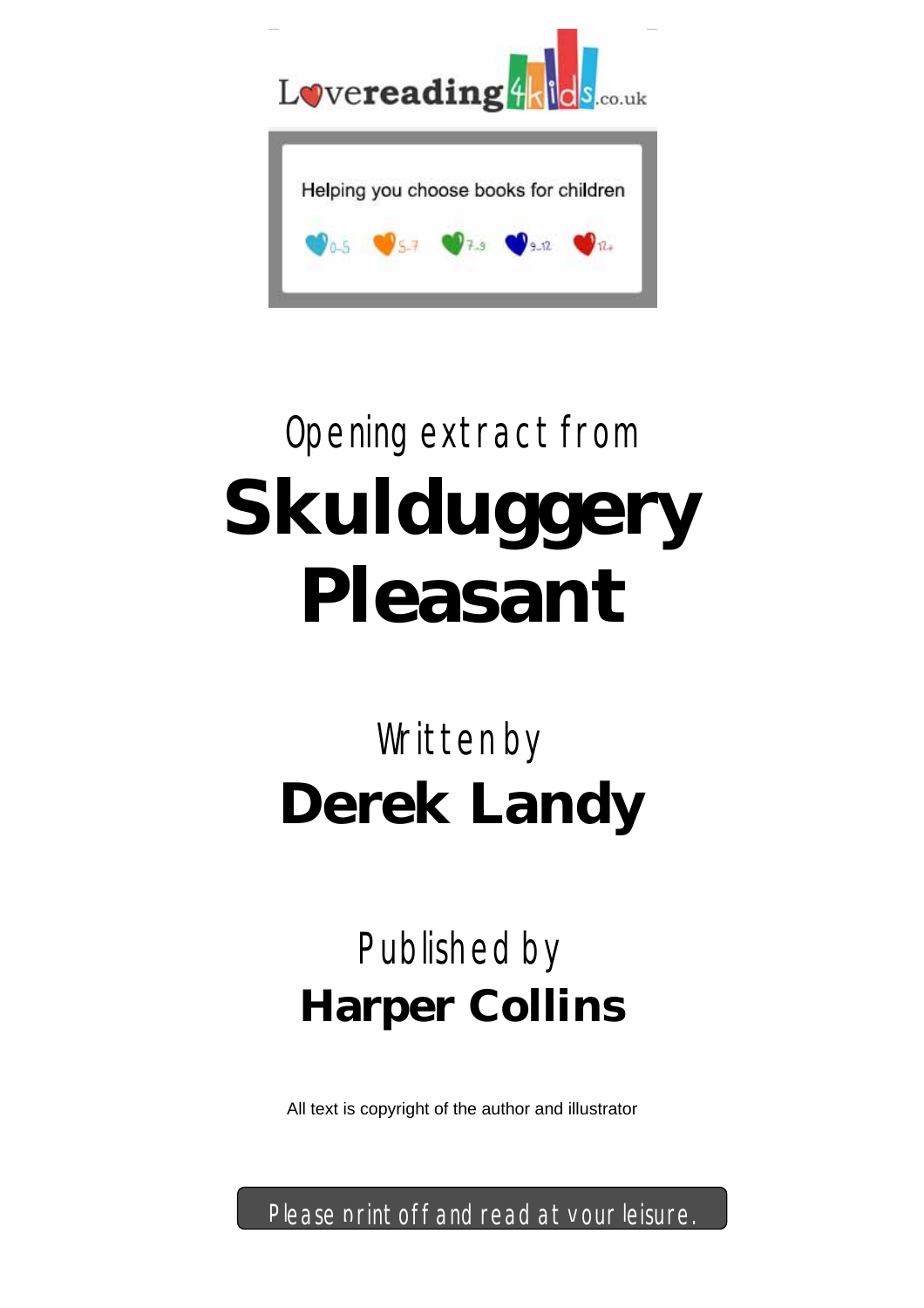#### **LITTLE GIRL, ALL ALONE**



hat afternoon Stephanie and her mother took the fifteen-minute drive from Haggard to Gordon's estate. Her mum opened the

front door and stepped back.

"Owner of the house goes first," she said with a little smile and a bow, and Stephanie stepped inside. She wasn't thinking of this house as her property – the idea was too big, too silly. Even if her parents were, technically, the custodians until she turned eighteen, how could she own a house? How many other twelve-year-old kids owned houses?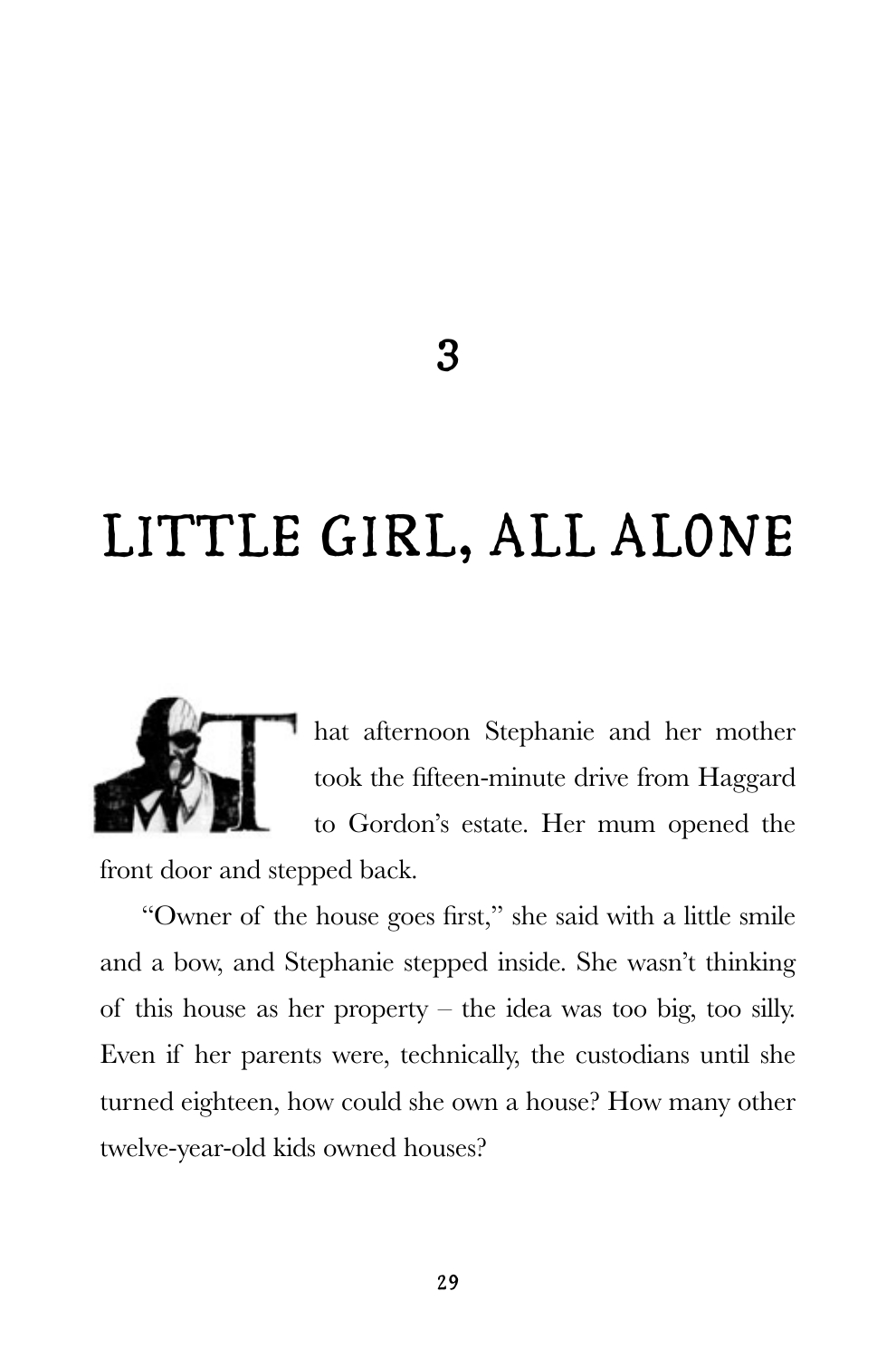No, it was too silly an idea. Too far-fetched. Too crazy. Exactly the kind of thing that Gordon would have thought made perfect sense.

The house was big and quiet and empty as they walked through it. Everything seemed new to her now, and Stephanie found herself reacting differently to the furniture and carpets and paintings. Did she like it? Did she agree with this colour or that fabric? One thing that had to be said for Gordon, he had a good eye. Stephanie's mother said there was very little she would change if she had to. Some of the paintings were a little too unnerving for her taste maybe, but on the whole the furnishings were elegant and understated, exuding an air of distinction that befitted a house of this stature.

They hadn't decided what they were going to do with the house. Any decision was left up to Stephanie, but her parents still had the villa to consider. Owning three houses between them seemed a bit much. Her father had suggested selling the villa but her mother hated the thought of letting go of a place so idyllic.

They had also talked about Stephanie's education, and she knew *that* conversation was far from over. The moment they had left Mr Fedgewick's office they warned her not to let all this go to her head. Recent events, they had said, should not mean she could stop studying, stop planning for college. She needed to be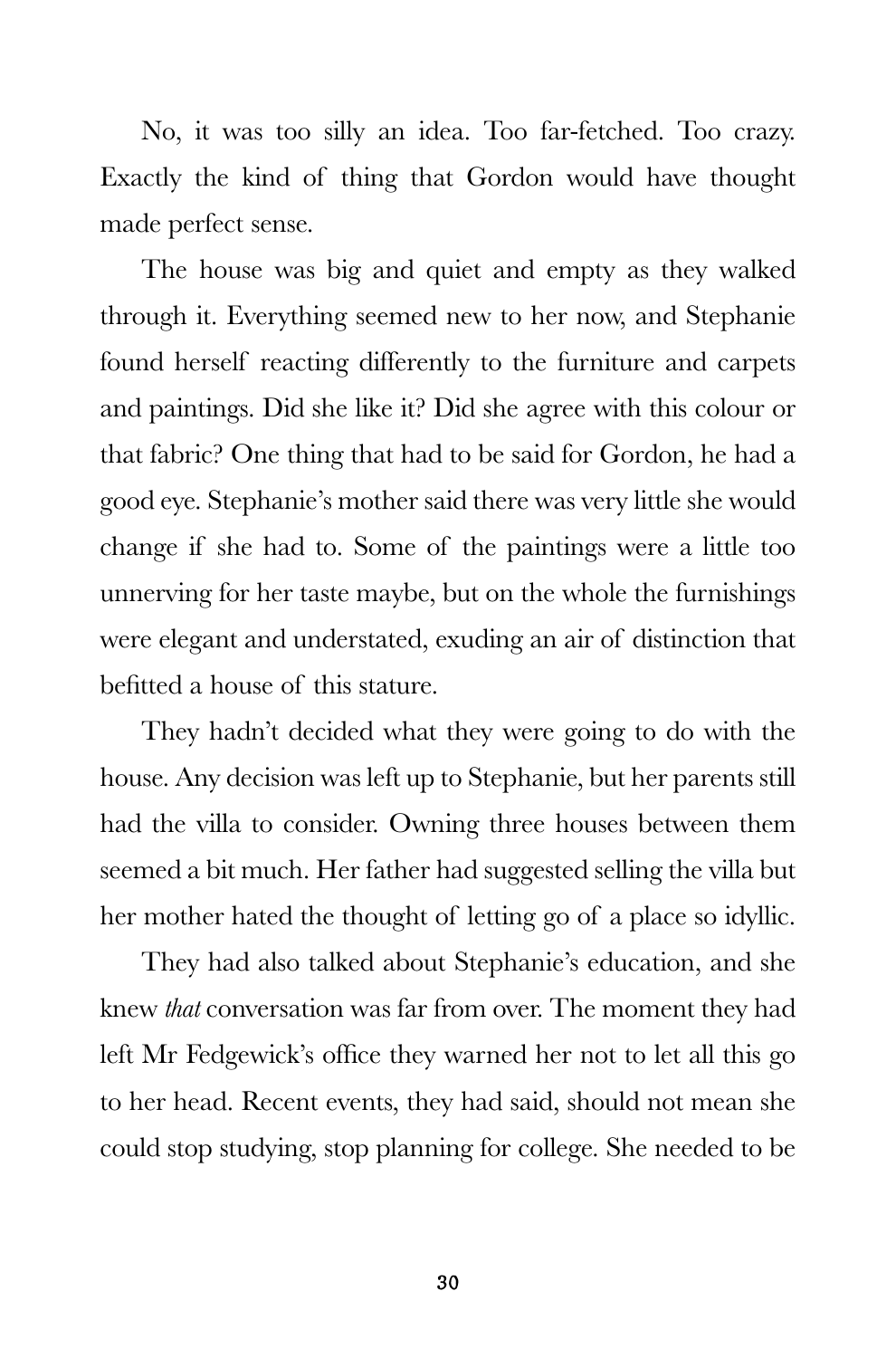independent, they said, she needed to make it on her own.

Stephanie had let them talk, and nodded occasionally and muttered an agreement where an agreement was appropriate. She didn't bother to explain that she needed college, she needed to find her own way in the world because she knew that if she didn't, she'd never escape Haggard. She wasn't about to throw her future away simply because she had come into some money.

She and her mother spent so long looking around the ground floor that by the time they got to the bottom of the stairs, it was already five o'clock. With their exploring done for the day, they locked up and walked to the car. The first few drops of rain splattered against the windscreen as they got in. Stephanie clicked her seatbelt closed and her mother turned the key in the ignition.

The car spluttered a bit, groaned a little and then shut up altogether. Stephanie's mother looked at her.

"Uh oh." They both got out and opened the bonnet.

"Well," her mother said, looking at the engine, "at least that's still there."

"Do you know *anything* about engines?" Stephanie asked.

"That's why I have a husband, so I don't have to. Engines and shelves, that's why man was invented." Stephanie made a mental note to learn about engines before she turned eighteen.

**31**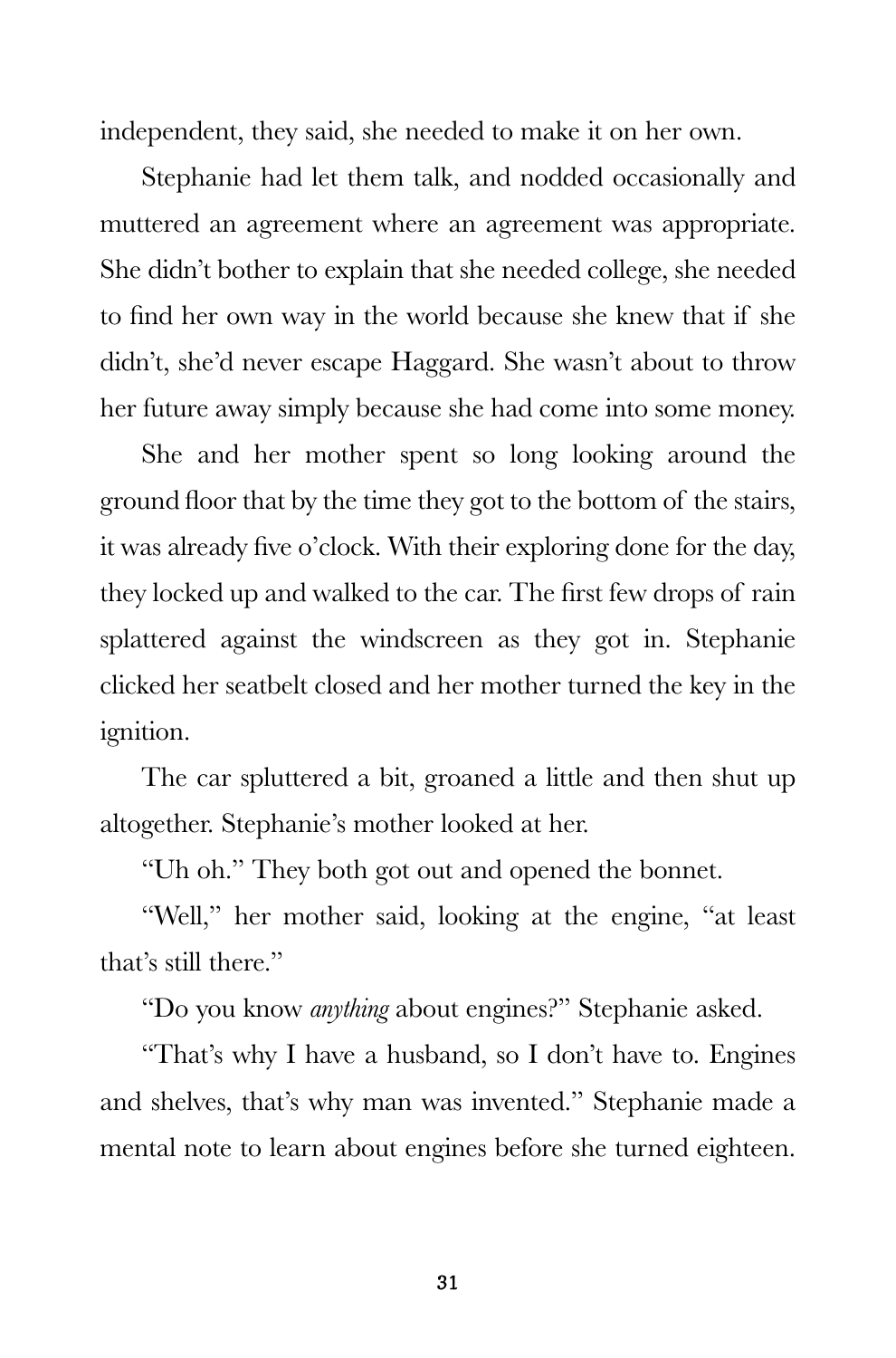She wasn't too fussed about the shelves.

Her mum dug her mobile phone out of her bag and called Stephanie's dad, but he was busy on site and there was no way he could get to them before nightfall. They went back inside the house and her mother called a mechanic, and they spent three quarters of an hour waiting for him to arrive.

The sky was grey and angry and the rain was falling hard by the time the truck appeared around the corner. It splashed through puddles on its way up the long drive, and Stephanie's mum pulled her jacket over her head and ran out to meet it. Stephanie could see a great big dog in the cab of the truck, looking on as the mechanic got out to examine their car. After a few minutes, her mother ran back inside, thoroughly drenched.

"He can't fix it here," she said, wringing out her jacket on the porch, "so he's going to tow it to the garage. It shouldn't take too long to fix."

"Will there be room for both of us in the truck?"

"You can sit on my knee."

"Mum!"

"Or I can sit on your knee, whatever works."

"Can I stay here?"

Her mother looked at her. "On your own?"

"Please? You just said it won't take long, and I'd like to have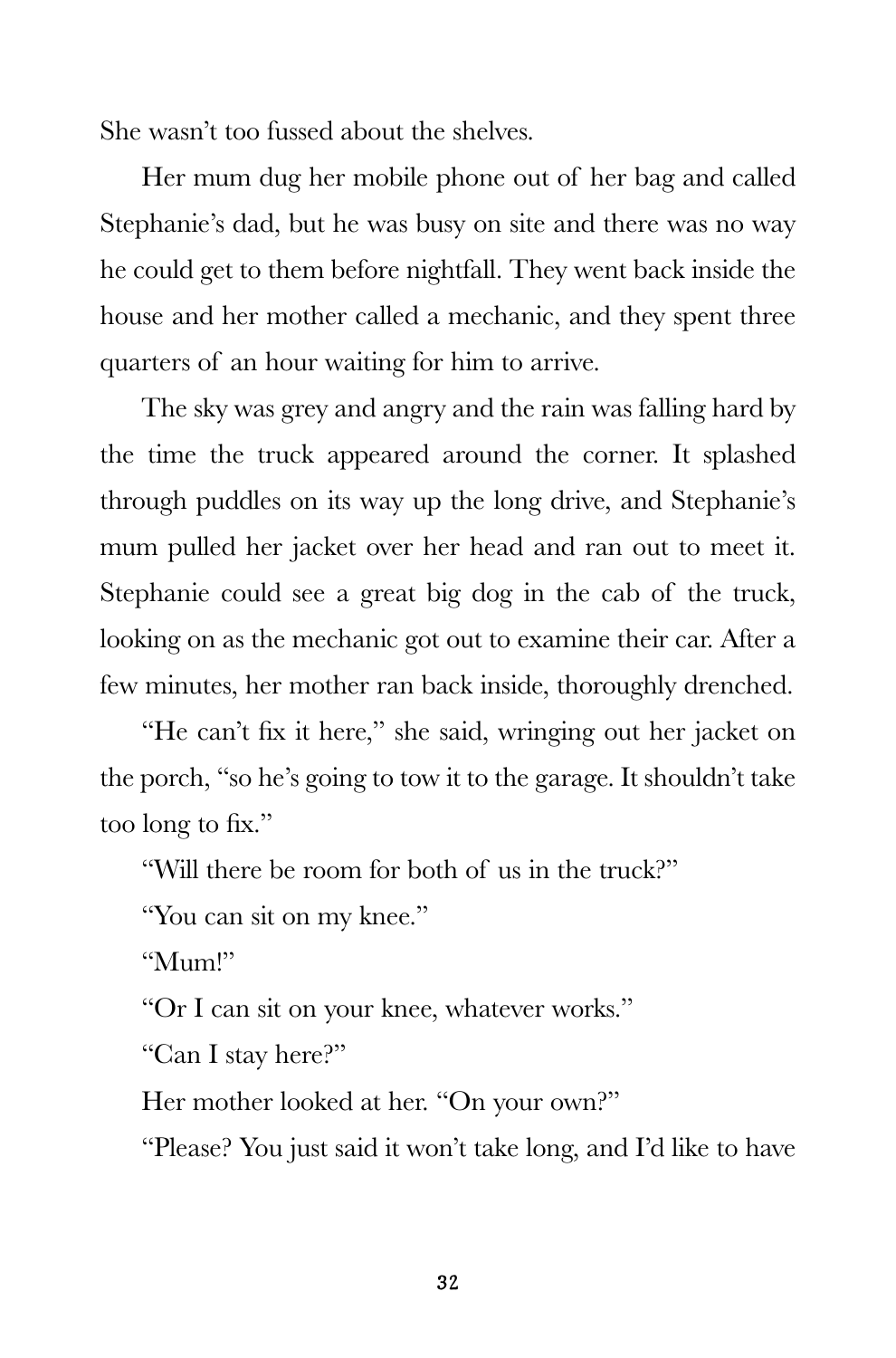another look around, just on my own."

"I don't know, Steph..."

"Please? I've stayed on my own before. I won't break anything, I swear."

Her mother laughed. "OK fine. I shouldn't be any more than an hour, all right? An hour and a half at the most." Her mother gave her a quick kiss on the cheek. "Call me if you need anything."

She ran back outside and jumped in the cab next to the dog, who proceeded to slobber all over her face. Stephanie watched their car being towed off into the distance and then it vanished from sight.

She did a little more exploring, now that she was on her own. She climbed the stairs and went straight to Gordon's study.

His publisher, Seamus T. Steepe of Arc Light Books, had phoned them earlier that day, passing on his condolences and enquiring about the state of Gordon's last book. Her mother had told him that they'd find out if Gordon had completed it, and if he had, they'd send it on. Mr Steepe was very keen to get the book on the shelves, certain that it would crash on to the bestseller list and stay there for a long time. "Dead writers sell," he had said, like he approved of Gordon's clever marketing ploy.

Stephanie opened the desk drawer and found the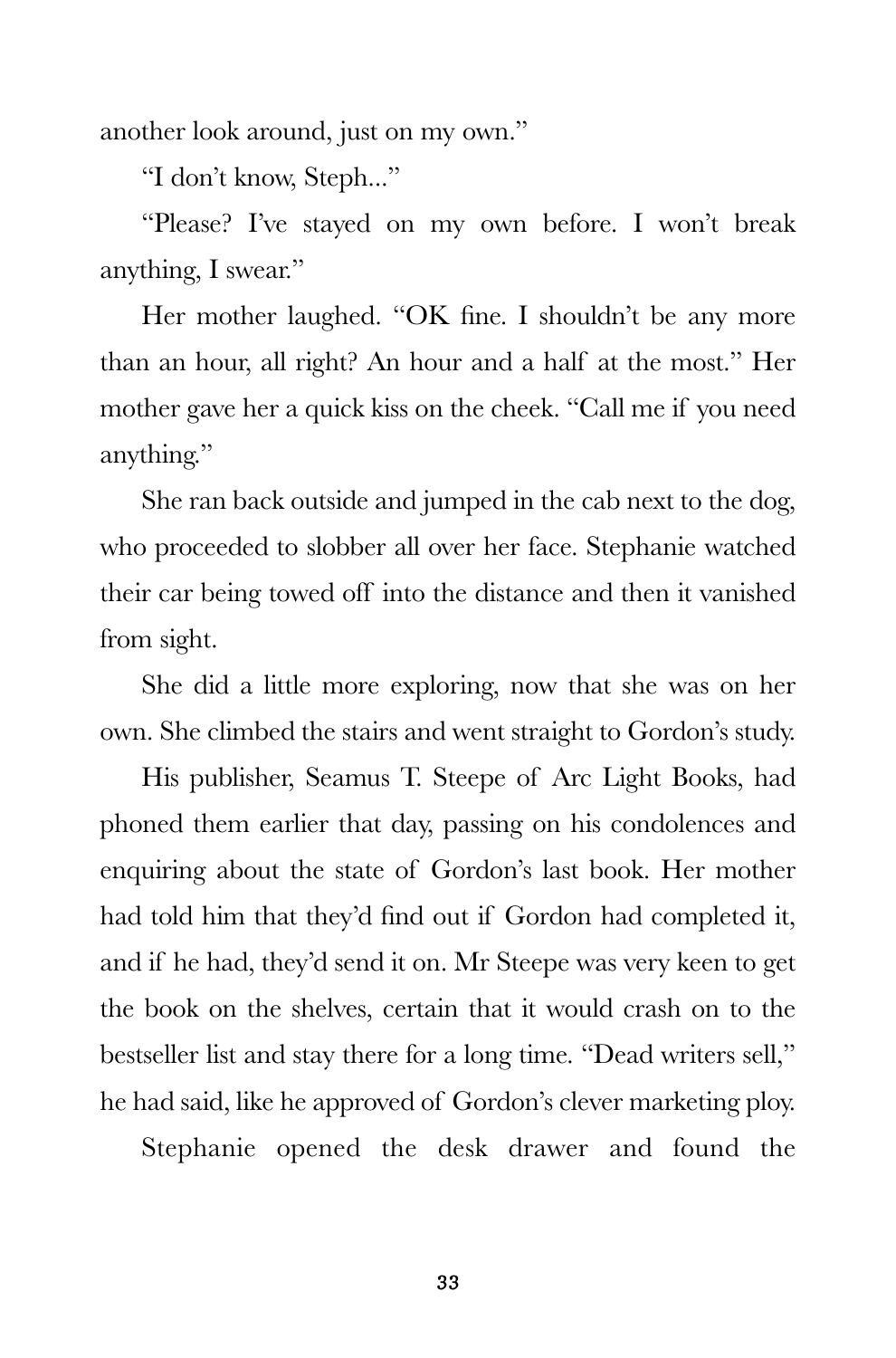manuscript in a neat stack. She pulled it out carefully and laid it on the desktop, careful not to smudge the paper. The first page held the title, nothing more, in bold lettering:

#### **And The Darkness Rained Upon Them**.

The manuscript was thick and heavy, like all of Gordon's books. She'd read most of them, and the odd splash of pretension aside, had quite enjoyed his work. His stories tended to be about people who could do astonishing and wonderful things, and the strange and terrible events that invariably led up to their bizarre and horrible deaths. She noticed the way he would set up a strong and noble hero, and over the course of the book systematically subject this hero to brutal punishment in a bid to strip away all his arrogance and certainty so that by the end he was humbled and had learned a great lesson. And then Gordon killed him off, usually in the most undignified way possible. Stephanie could almost hear Gordon laughing with mischievous glee as she'd read.

She lifted the title page and carefully laid it face down on the desk beside the manuscript. She started reading. She didn't mean to spend long at it, but soon she was devouring every word, oblivious to the creaking old house and the rain outside.

**34**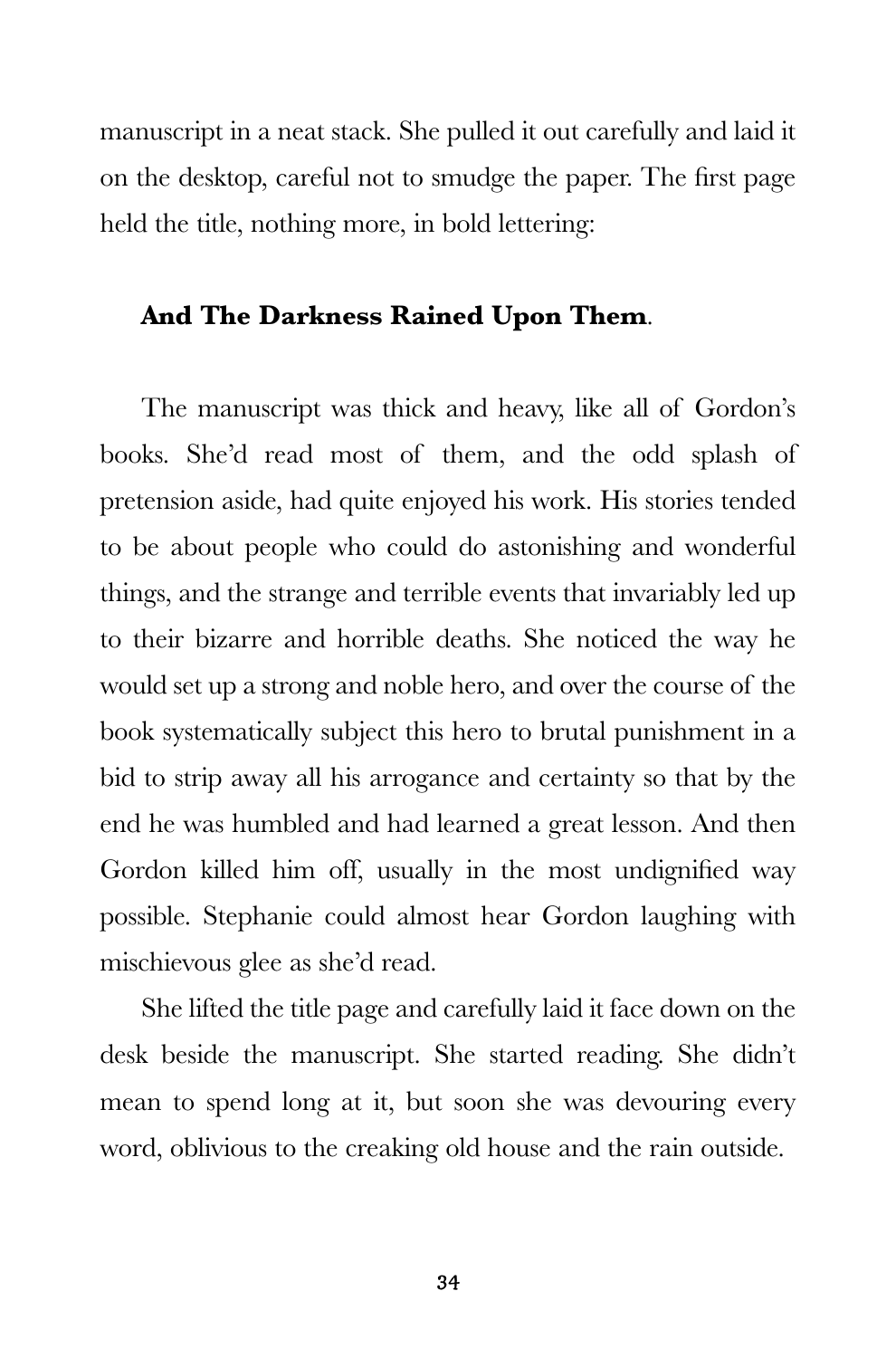Her mobile phone rang, making her jump. She had been reading for two hours. She pressed the answer button and held it to her ear.

"Hi, sweetie," came her mother's voice, "everything OK?"

"Yes," Stephanie answered. "Just reading."

"You're not reading one of Gordon's books, are you? Steph, he writes about horrible monsters and scary stuff and bad people doing worse things. It'll give you nightmares."

"No, Mum, I'm... I'm reading the dictionary."

Even the brief silence from the other end of the phone was sceptical. "The dictionary?" her mother said. "Really?"

"Yeah," Stephanie said. "Did you know that *popple* is a word?"

"You are stranger than your father, you know that?"

"I suspected as much... So is the car fixed yet?"

"No, and that's why I'm calling. They can't get it going and the road up to you is flooded. I'm going to get a taxi up as far as it'll go and then I'll see if I can find some way around on foot. It's going to be another two hours at least."

Stephanie sensed an opportunity. Ever since she was a child she had much preferred her own company to the company of others, and it occurred to her that she had never spent a whole night without her parents nearby. A small

**35**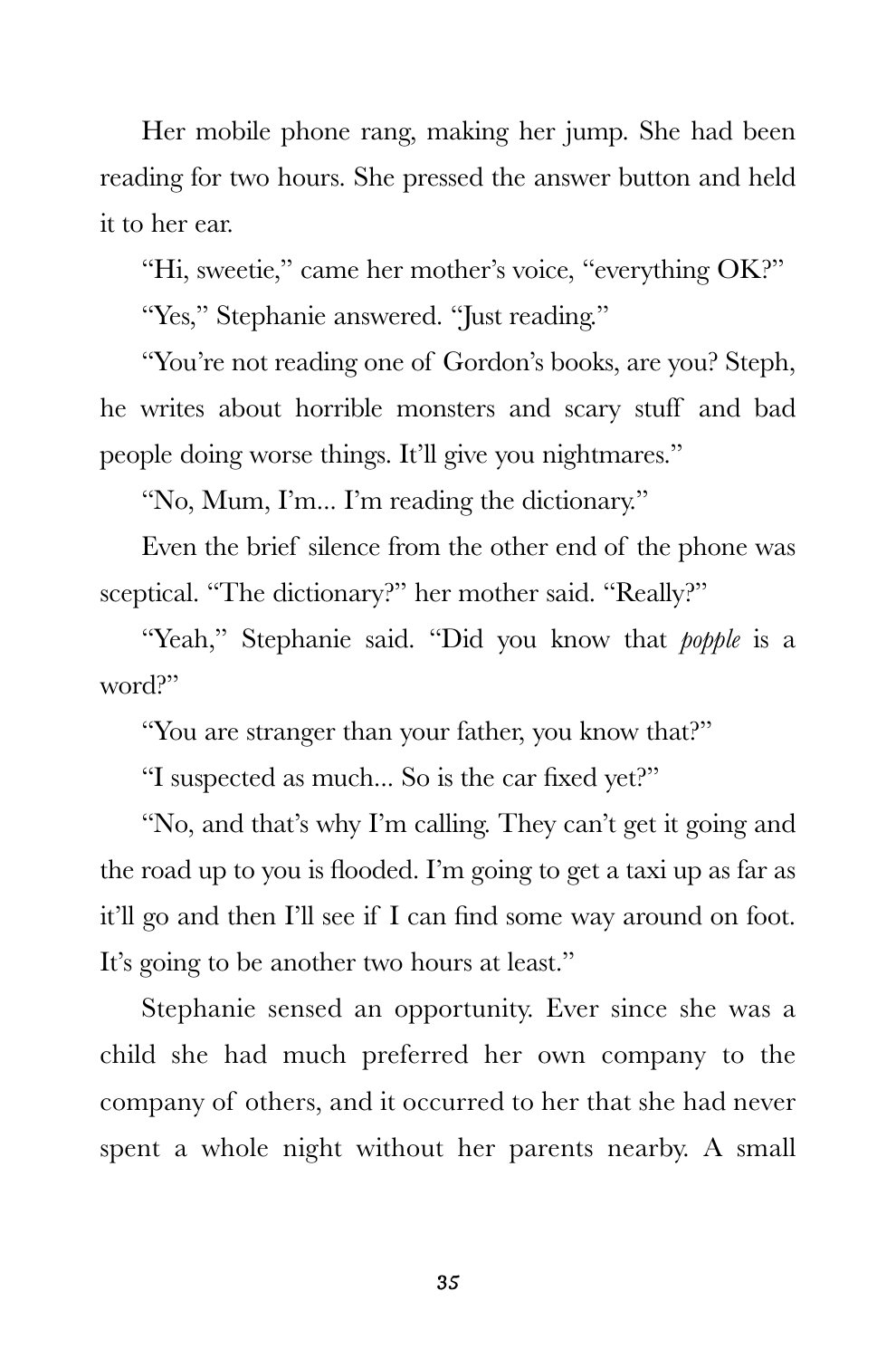taste of freedom and it almost tingled on her tongue.

"Mum, it's fine, you don't have to. I'm OK here."

"There's no way I'm leaving you in a strange house by yourself."

"It's not a strange house; it's Gordon's and it's fine. There's no point in you trying to get here tonight – it's lashing rain."

"Sweetie, it won't take me long."

"It'll take you ages. Where's it flooded?"

Her mother paused. "At the bridge."

"The bridge? And you want to walk from the bridge to here?"

"If I speed-walk—"

"Mum, don't be silly. Get Dad to pick you up."

"Sweetheart, are you sure?"

"I like it here, really. OK?"

"Well, OK," her mother said reluctantly. "I'll be over first thing in the morning to pick you up, all right? And I saw some food in the cupboards, so if you're hungry you can make yourself something."

"OK. I'll see you tomorrow then."

"Call us if you need anything or if you just want some company."

"I will. Night Mum."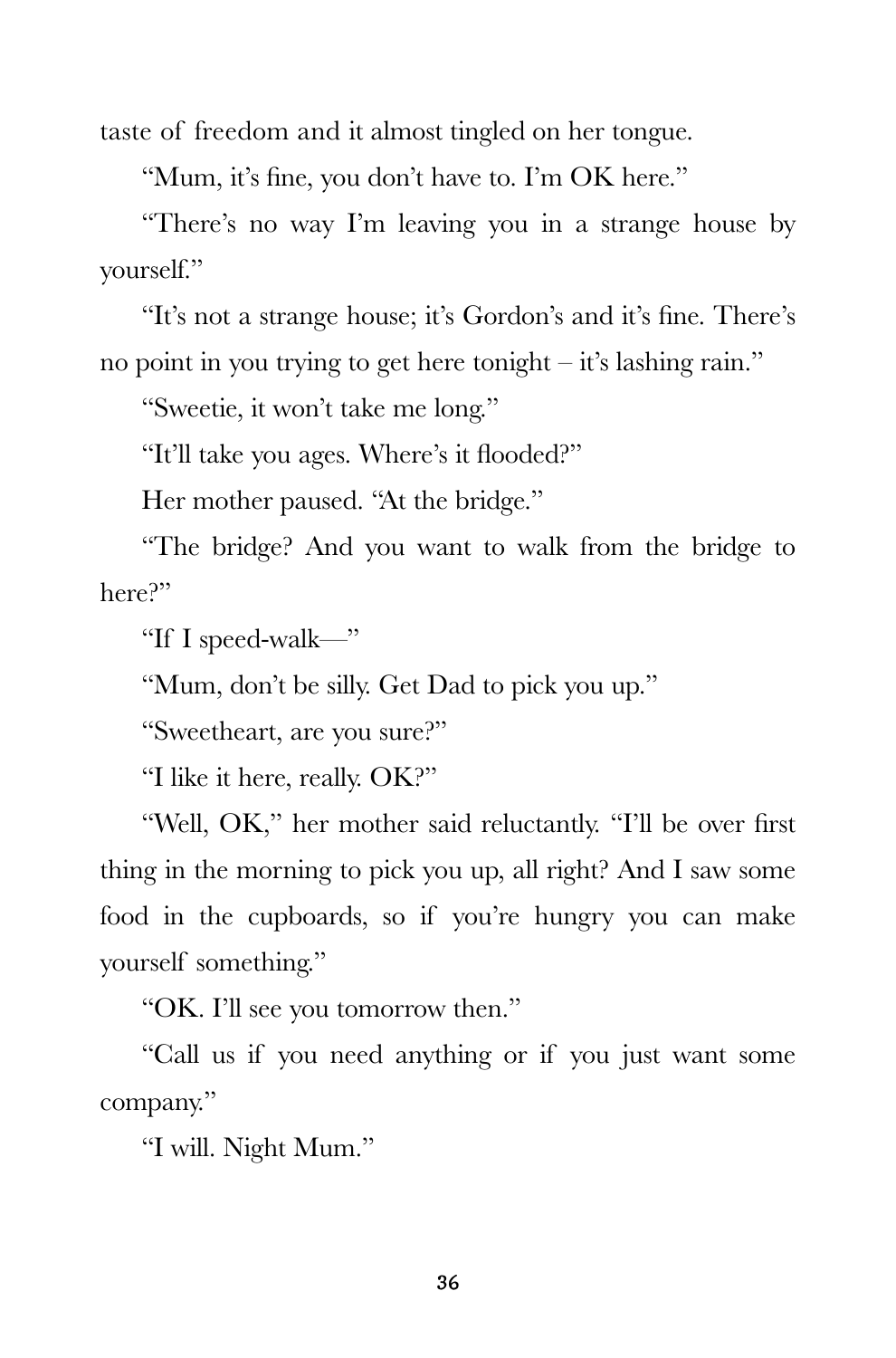"I love you."

"I know."

Stephanie hung up and grinned. She slipped the phone back into her jacket and put her feet up on the desk, relaxing back into the chair, and went back to reading.

When she looked up again she was surprised to find that it was almost midnight and the rain had stopped. If she were home right now, she'd be in bed. She blinked, her eyes sore, stood up from the desk and went downstairs to the kitchen. For all his wealth and success and extravagant tastes, she was thankful that when it came to food, Gordon was a pretty standard guy. The bread was stale and the fruit was a bit too ripe, but there were biscuits and there was cereal, and the milk in the fridge was still good for one more day. Stephanie made herself a snack and wandered to the living room, where she flicked on the TV. She sat on the couch and was just getting comfy when the house phone rang.

She looked at it, resting there on the table at her elbow. Who would be calling? Anyone who knew Gordon had died wouldn't be calling because they'd know he had died, and she didn't really want to be the one to tell anyone who didn't know. It could be her parents, but then why didn't they just call her mobile?

Figuring that as the new owner of the house, it was her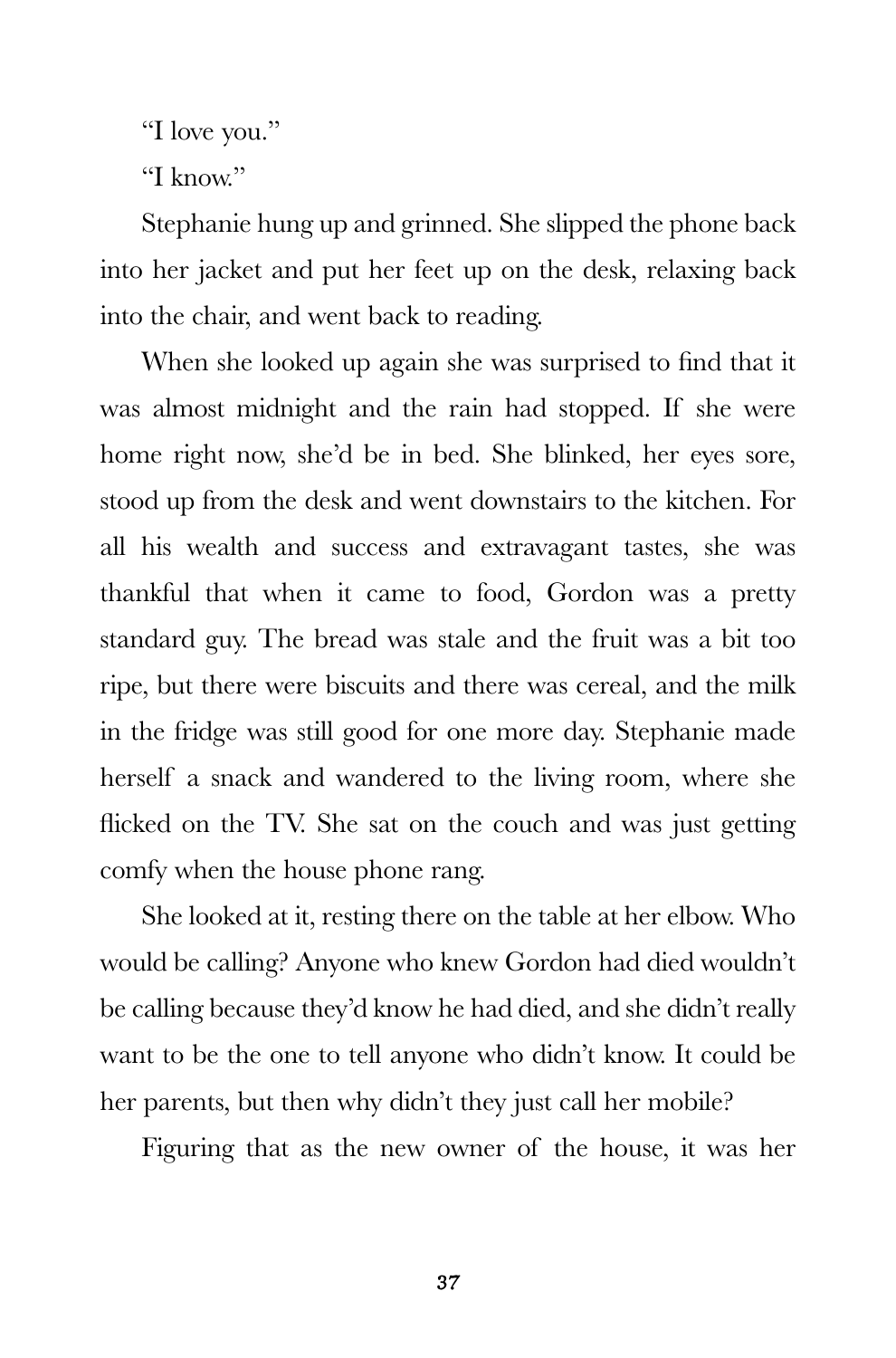responsibility to answer her own phone, Stephanie picked it up and held it to her ear. "Hello?"

Silence.

"Hello?" Stephanie repeated.

"Who is this?" came a man's voice.

"I'm sorry," Stephanie said, "who do you want to speak to?"

"Who is this?" responded the voice, more irritably this time.

"If you're looking for Gordon Edgley," Stephanie said, "I'm afraid that he's—"

"I know Edgley's dead," snapped the man. "Who are you? Your name?"

Stephanie hesitated. "Why do you want to know?" she asked.

"What are you doing in that house? Why are you in his house?"

"If you want to call back tomorrow—"

"I *don't* want to, all right? Listen to me, girlie, if you mess up my master's plans, he will be *very* displeased and he is *not* a man you want to displease, you got that? Now tell me who you are!"

Stephanie realised her hands were shaking. She forced herself to calm down and quickly found anger replacing her nervousness. "My name is none of your business," she said. "If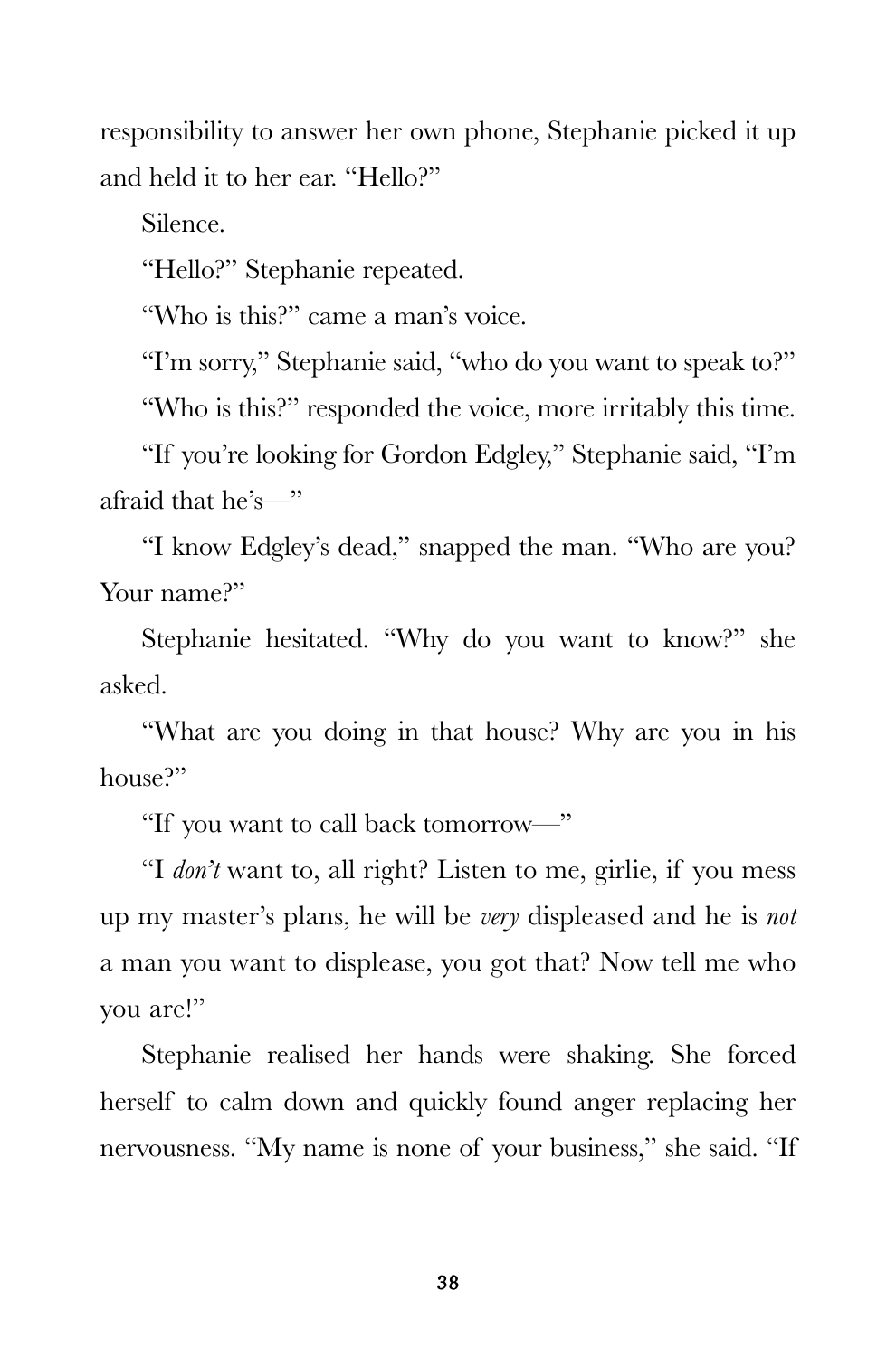you want to talk to someone, call back tomorrow at a reasonable hour."

"You don't talk to me like that," the man hissed.

"Goodnight," Stephanie said firmly.

"You do *not* talk to me like—"

But Stephanie was already putting the phone down. Suddenly the idea of spending the whole night here wasn't as appealing as it had first sounded. She considered calling her parents, then scolded herself for being so childish. *No need to worry them*, she thought to herself. *No need to worry them about something so*—

Someone pounded on the front door.

"Open up!" came the man's voice between the pounding. Stephanie got to her feet, staring through to the hall beyond the living room. She could see a dark shape behind the frosted glass around the front door. "Open the damn door!"

Stephanie backed up to the fireplace, her heart pounding in her chest. He knew she was in here, there was no use pretending that she wasn't, but maybe if she stayed really quiet he'd give up and go away. She heard him cursing, and the pounding grew so heavy that the front door rattled under the blows.

"Leave me alone!" Stephanie shouted.

"Open the door!"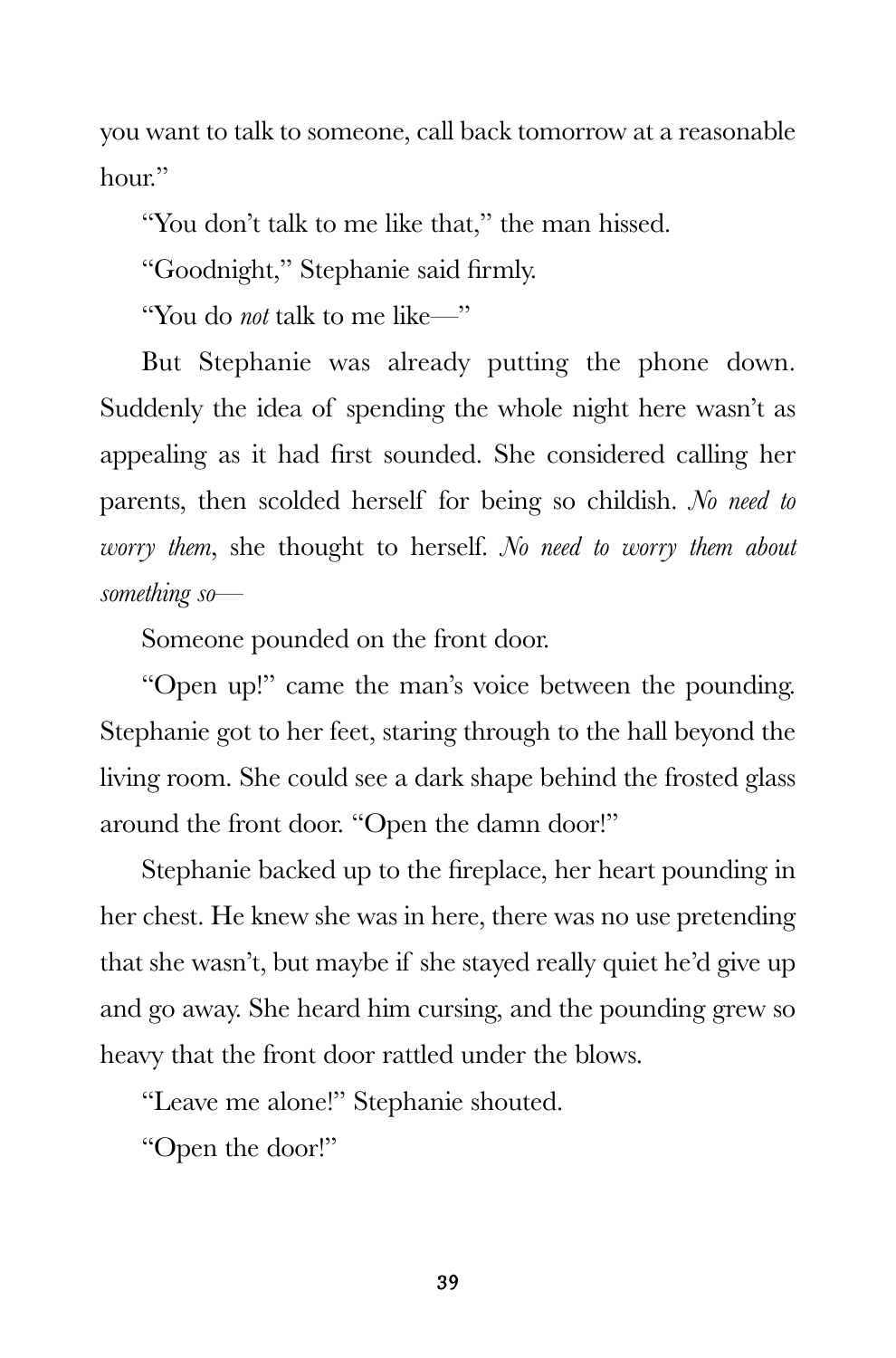"No!" she shouted back. She liked shouting – it disguised her fear. "I'm calling the police! I'm calling the police right now!"

The pounding stopped immediately and Stephanie saw the shape move away from the door. Was that it? Had she scared him away? She thought of the back door – was it locked? Of course it was locked… It had to be locked. But she wasn't sure, she wasn't certain. She grabbed a poker from the fireplace and was reaching for the phone when she heard a knock on the window beside her.

She cried out and jumped back. The curtains were open, and outside the window was pitch-black. She couldn't see a thing.

"Are you alone in there?" came the voice. It was teasing now, playing with her.

"Go away," she said loudly, holding up the poker so he could see it. She heard the man laugh.

"What are you going to do with that?" he asked.

"I'll break your head open with it!" Stephanie screamed at him, fear and fury bubbling inside her. She heard him laugh again.

"I just want to come in," he said. "Open the door for me, girlie. Let me come in."

"The police are on their way," she said.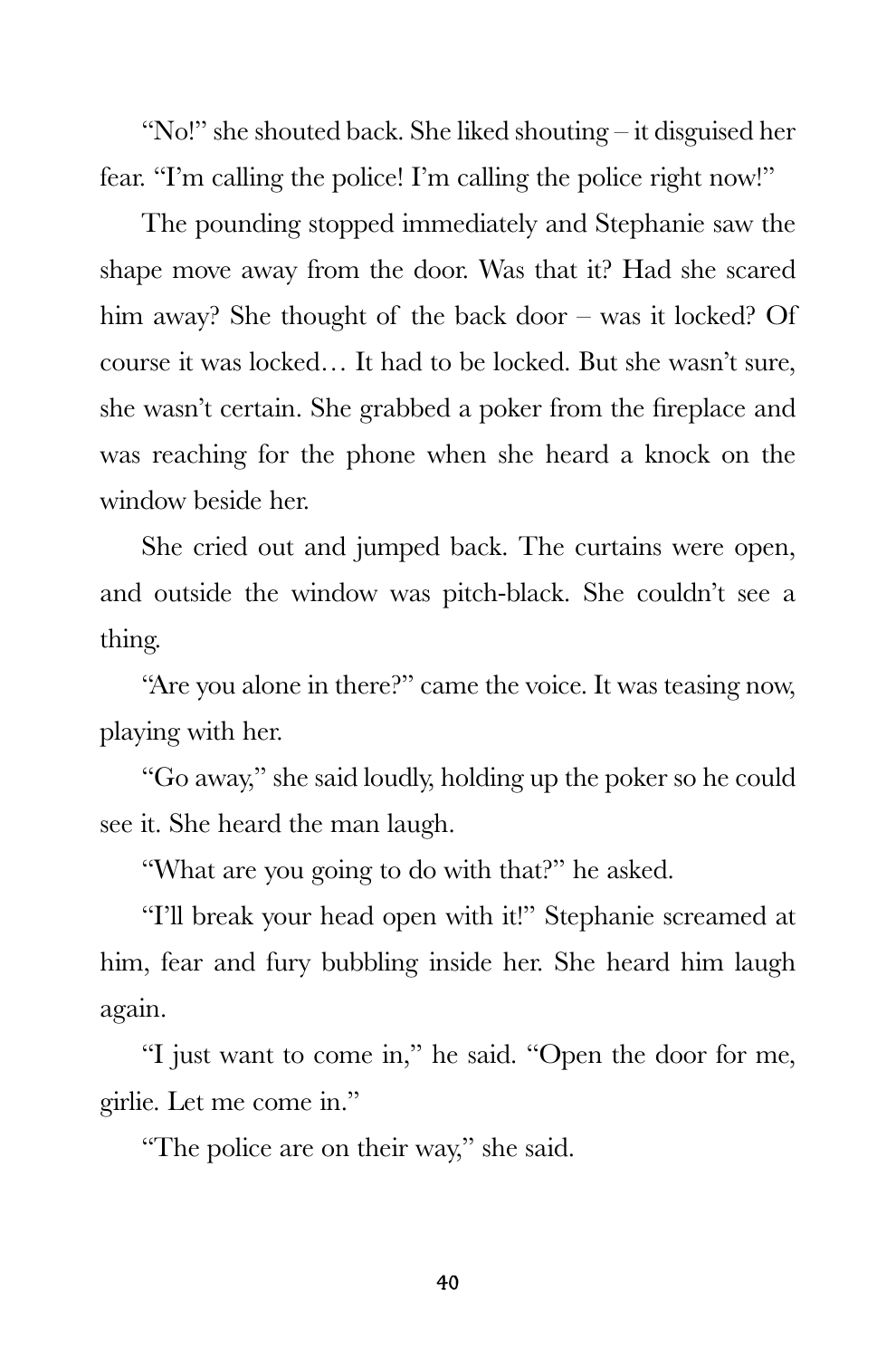"You're a liar."

Still she could see nothing beyond the glass and he could see everything. She moved to the phone, snatching it from its cradle.

"Don't do that," came the voice.

"I'm calling the police."

"The road's closed, girlie. You call them, I'll break down that door and kill you hours before they get here."

Fear became terror and Stephanie froze. She was going to cry. She could feel it, the tears welling up inside her. She hadn't cried in years. "What do you want?" she said to the darkness. "Why do you want to come in?"

"It's got nothing to do with *me*, girlie. I've just been sent to pick something up. Let me in. I'll look around, get what I came here for and leave. I won't harm a pretty little hair on your pretty little head, I *promise*. Now you just open that door right this second."

Stephanie gripped the poker in both hands and shook her head. She was crying now, tears rolling down her cheeks. "No," she said.

She screamed as a fist smashed through the window, showering the carpet with glass. She stumbled back as the man started climbing in, glaring at her with blazing eyes, unmindful of the glass that cut into him. The moment one foot touched the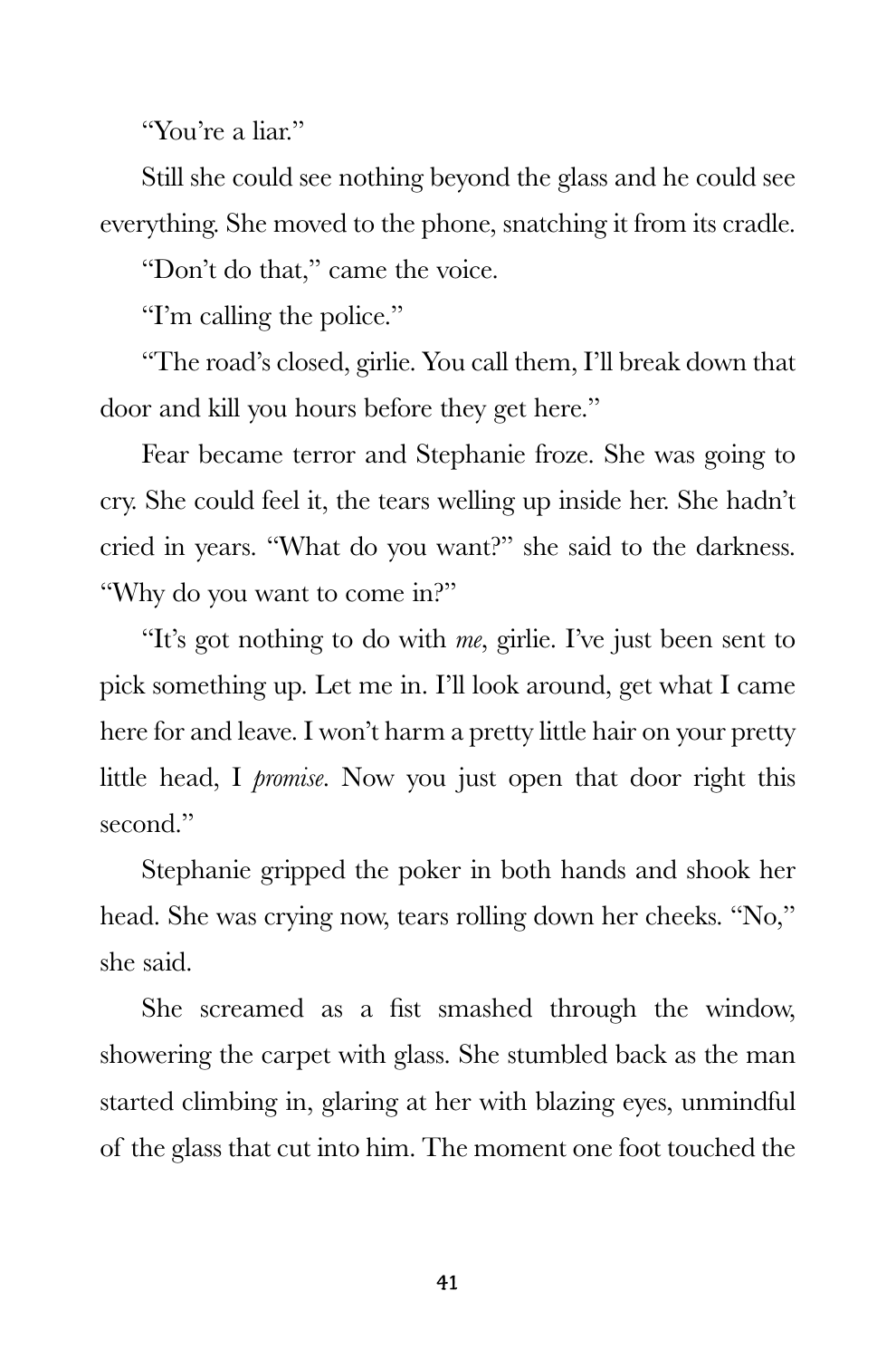floor inside the house Stephanie was bolting out of the room, over to the front door, fumbling at the lock.

Strong hands grabbed her from behind. She screamed again as she was lifted off her feet and carried back. She kicked out, slamming a heel into his shin. The man grunted and let go and Stephanie twisted, trying to swing the poker into his face but he caught it and pulled it from her grasp. One hand went to her throat and Stephanie gagged, unable to breathe as the man forced her back into the living room.

He pushed her into an armchair and leaned over her and no matter how hard she tried she could not break his grip.

"Now then," the man said, his mouth contorting into a sneer, "why don't you just give me the key, little girlie?"

And that's when the front door was flung off its hinges and Skulduggery Pleasant burst into the house.

The man cursed and released Stephanie and swung the poker, but Skulduggery moved straight to him and hit him so hard Stephanie thought the man's head might come off. He hit the ground and tumbled backwards, but rolled to his feet as Skulduggery moved in again.

The man launched himself forward. They both collided and went backwards over the couch and Skulduggery lost his hat. Stephanie saw a flash of white above the scarf.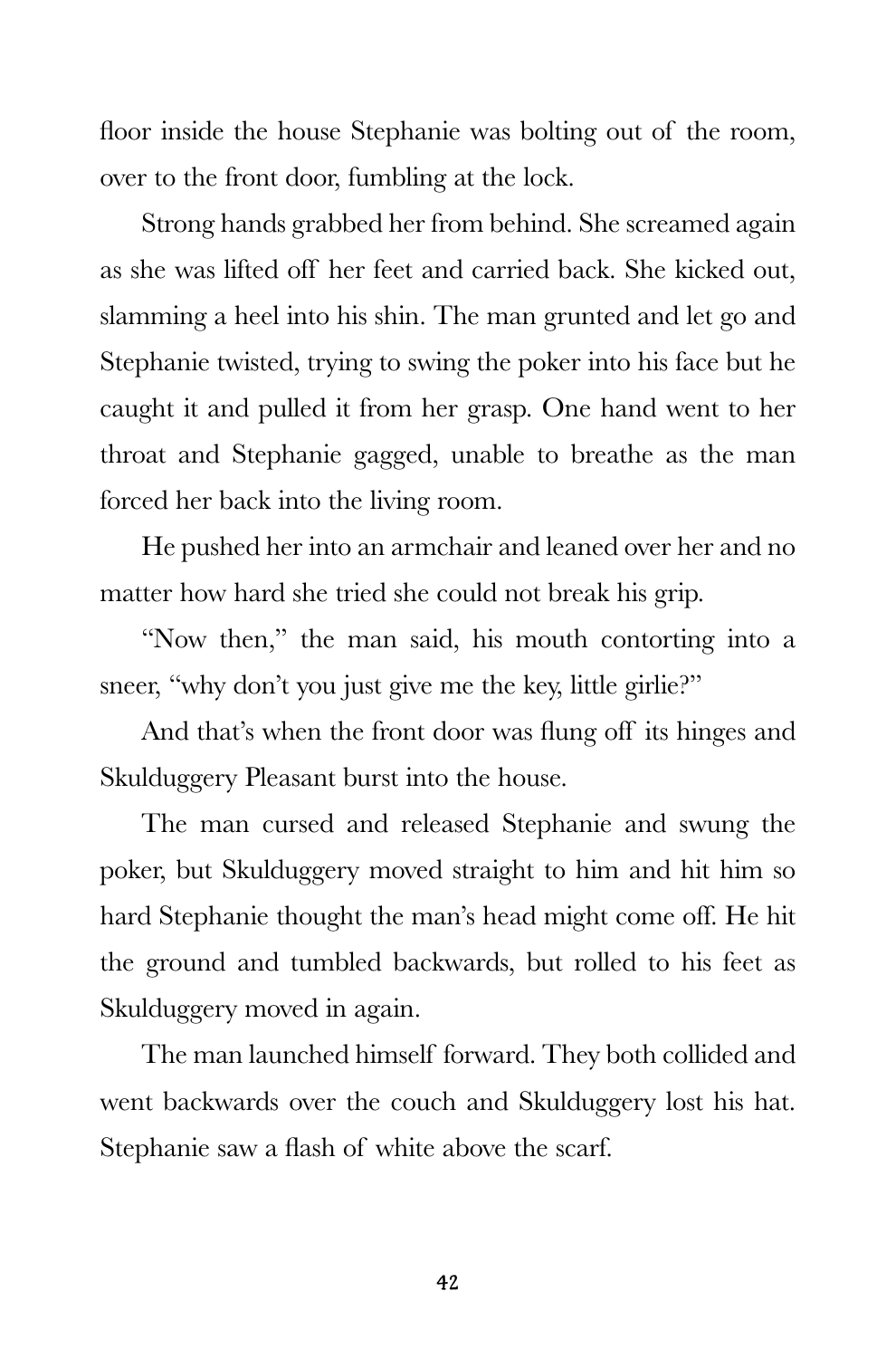They got to their feet, grappling, and the man swung a punch that knocked Skulduggery's sunglasses to the other side of the room. Skulduggery responded by moving in low, grabbing the man around the waist and twisting his hip into him. The man was flipped to the floor, hard.

He cursed a little more, then remembered Stephanie and made for her. Stephanie leaped out of the chair, but before he could reach her, Skulduggery was there, kicking the man's legs out from under him. The man hit a small coffee table with his chin and howled in pain.

"*You think you can stop me*?" he screamed as he tried to stand. His knees seemed shaky. "*Do you know who I am*?"

"Haven't the foggiest," Skulduggery said.

The man spat blood and grinned defiantly. "Well, I know about *you*," he said. "My master told me all about *you*, detective, and you're going to have to do a lot more than that to stop me."

Skulduggery shrugged and Stephanie watched in amazement as a ball of fire flared up in his hand and he hurled it and the man was suddenly covered in flame. But instead of screaming, the man tilted his head back and roared with laughter. The fire may have engulfed him, but it wasn't burning him.

"More!" he laughed. "Give me more!"